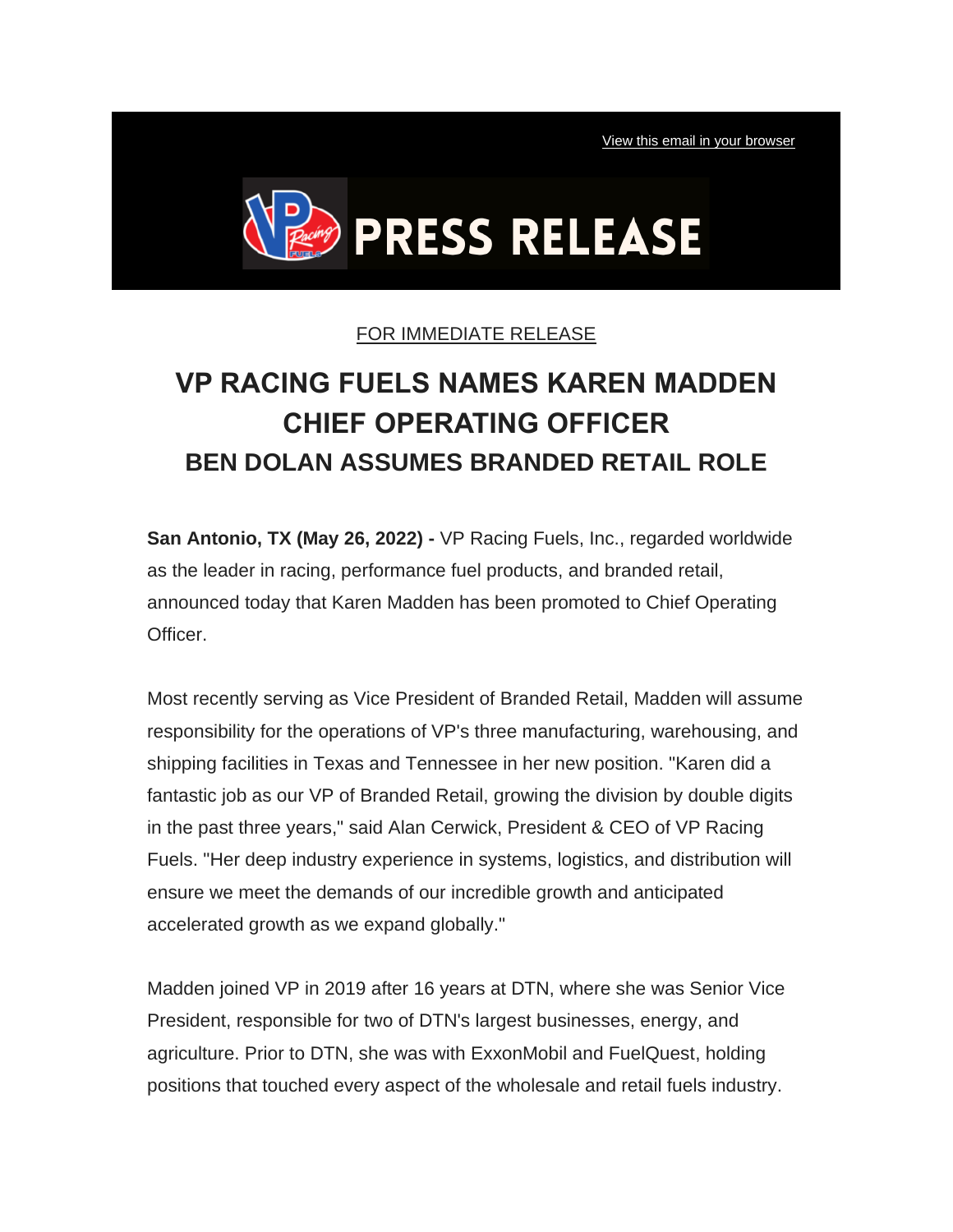She holds both a Bachelor of Science degree in Electrical Engineering from North Carolina State University and a Master of Business Administration degree from the Haas School of Business at the University of California Berkeley.

Assuming the role of Vice President of Branded Retail is Ben Dolan. Dolan was most recently VP's Vice President of Marketing. Dolan joined VP in 2020 following more than 20 years of sales and marketing experience across a broad range of industries. Dolan earned his BS in Marketing and MBA with a digital marketing concentration from the University of Dayton.

For more information about VP and its products for racers, enthusiasts, and general consumers, visit [www.vpracingfuels.com.](https://vpracingfuels.lt.acemlnc.com/Prod/link-tracker?redirectUrl=aHR0cHMlM0ElMkYlMkZ3d3cudnByYWNpbmdmdWVscy5jb20lM0Z1dG1fc291cmNlJTNEQWN0aXZlQ2FtcGFpZ24lMjZ1dG1fbWVkaXVtJTNEZW1haWwlMjZ1dG1fY29udGVudCUzRFZQJTJCUmFjaW5nJTJCRnVlbHMlMkJOYW1lcyUyQkthcmVuJTJCTWFkZGVuJTJCQ2hpZWYlMkJPcGVyYXRpbmclMkJPZmZpY2VyJTJCQmVuJTJCRG9sYW4lMkJBc3N1bWVzJTJCQnJhbmRlZCUyQlJldGFpbCUyQlJvbGUlMjZ1dG1fY2FtcGFpZ24lM0RLQVJFTiUyQk1BRERFTiUyQk5BTUVEJTJCQ09PJTJCUFJFU1MlMkJSRUxFQVNFJTJCJTI1MjhQUiUyNTI5&sig=9NgUnKDErNZdwy5VNJRrfWfAgpBo4A2pxPQ83x5q7p7E&iat=1653577277&a=%7C%7C476116087%7C%7C&account=vpracingfuels%2Eactivehosted%2Ecom&email=mPRIzp2kUr1kIcyuC1nS1EzkASpiHornD%2Fz2wZTd1jg%3D&s=cc935711e9fdee77c0f09b1cb85b1138&i=448A484A4A8293)

## **About VP Racing Fuels**

VP Racing Fuels is best known as the World Leader in Fuel Technology®, fueling champions in virtually every form of motorsport on land, sea, and air since 1975. VP is the Official Racing Fuel of the IMSA WeatherTech SportsCar Championship, MotoAmerica, World Racing Group, and World of Outlaws, Kicker AMA Arenacross, American Flat Track, SCORE, USAC, NMCA/NMRA, and more than 60 sponsored series and sanctioning bodies.

As part of a retail branding program, gas stations and convenience stores across North America are being branded as VP Racing Fuels, with each providing distribution for VP's other product lines, including ethanol-free VP Small Engine Fuels, formulated for 2- and 4-cycle outdoor power equipment; VP Madditive® performance chemicals; VP Hi-Performance Lubricants; VP PowerWash™; and VP PowerMaster® hobby fuels for R/C racing. VP's most recent diversification efforts include the introduction of VP Hi-Performance